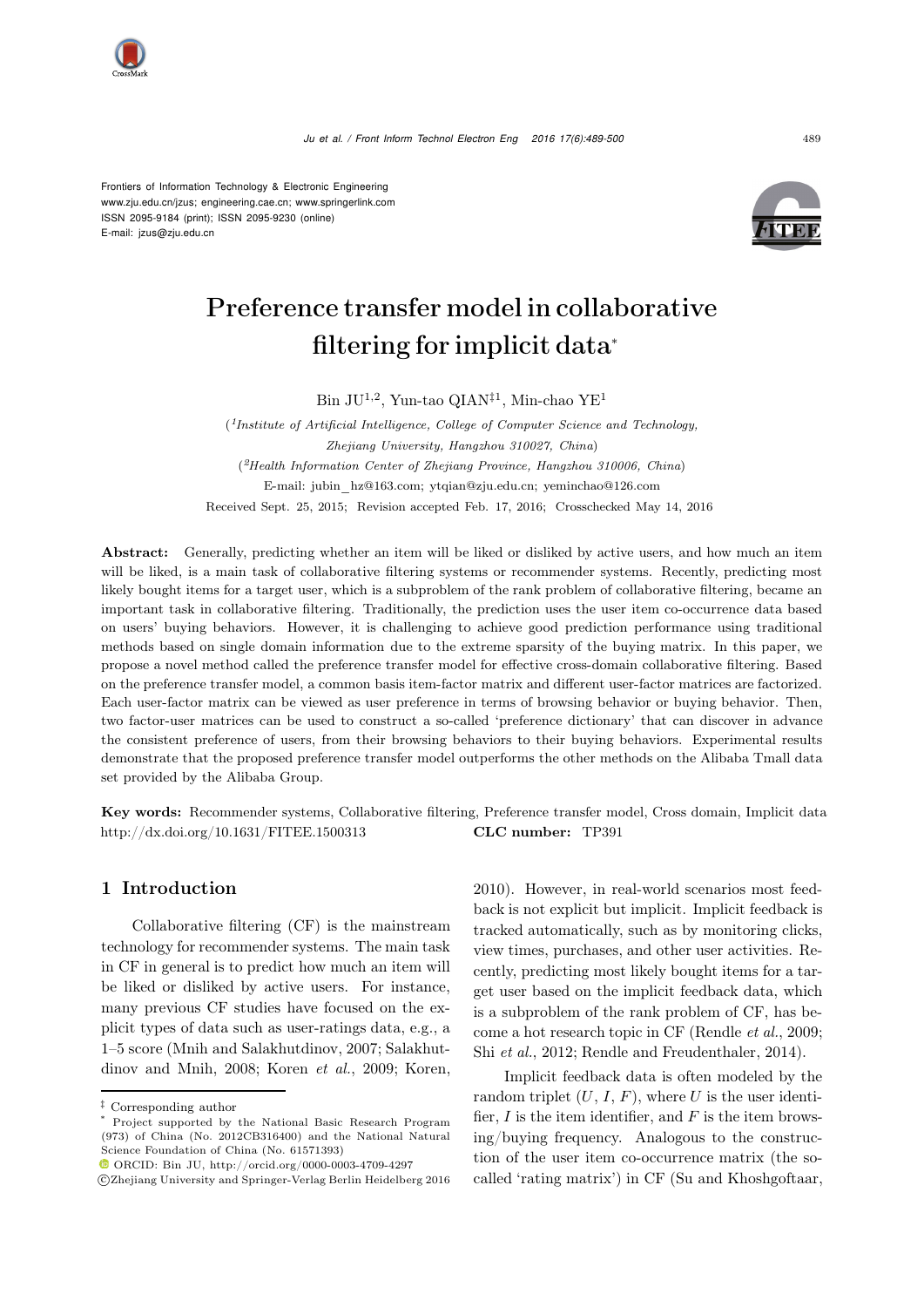2009), we assemble the frequency of a user's browsing/buying preference of items into the matrix. Each element  $X_{ij}$  in the co-occurrence matrix indicates the number of times user  $j$  browses/buys item  $i$ . Given the user's past behavior of browsing/buying items, our task is finding which item will be most likely bought by the user in the next time period.

To tackle the prediction problem, the early memory-based methods of CF use the user's demographic information, such as gender, educational background, and hobby, to depict the user's profile of preference. The groups were made by identifying a set of similar users' preference profiles. Then, the item is recommended to the user who has never bought it, but which has been bought by another user in the same group. However, this type of profile is very difficult to obtain as it requires a large amount of extra information. Here, we are interested in building effective models by considering only the user item co-occurrence matrix.

From the user item co-occurrence data, we can cluster users into one or more latent user groups that reflect their buying preferences [\(Savia](#page-9-7) *et al.*, [2009\)](#page-9-7). Knowing the user's buying preference in advance is a key point for the prediction. The accuracy of buying preference depends largely on the density of the given user buying co-occurrence matrix. However, in realworld recommender systems, users can buy a very limited number of items but browse a relatively large number of items. Thus, we ask: can we establish a bridge between the two domains and transfer useful preference patterns from the browsing matrix to the buying matrix?

One of the common shopping behaviors for people is the so-called 'look and then buy' approach. Generally, the more often a customer browses the items, the more likely the customer will buy the items. However, there is no linear relationship between the browsing frequency and the buying probability. By exploring the relationship between browsing frequency and buying probability using Alibaba's Tmall data, we observed that the possibility of the items being pursued declines after being browsed more than 50 times (Fig. [1\)](#page-1-0). It indicates that if a customer likes to browse an item, it does not necessarily mean that the customer will buy it. In other words, the interest-driving factors behind the browsing of items and the buying of items for the customer might be different, and therefore we cannot



<span id="page-1-0"></span>Fig. 1 Non-linear relationship between user's browsing and buying behaviors

use only the browsing frequency to predict the customer's buying behavior.

In this study, we transfer user preference from one task to other related tasks to solve the prediction task. We name the prediction task the 'target task' and the related task the 'auxiliary task'. Suppose we have  $M$  items and  $N$  users. The target task is represented as a sparse  $M \times N$  buying matrix  $\boldsymbol{X}$ , containing few observed buying data which would result in poor prediction results. Meanwhile, we obtain an auxiliary task from another domain, which is related to the target one and has a dense  $M \times N$  browsing matrix  $\boldsymbol{Y}$ . Then, we adopt a variant of non-negative matrix factorization (NMF) to project user's item browsing or buying data from the original matrix into the preference space and to transfer preference from the browsing domain to the buying domain, which might enable better prediction results in the target task. We refer to this preference of patterns to be transferred as a preference transfer model (PTM), which is an  $N \times K$  ( $K \ll M, K \ll N$ ) user-factor matrix that factorizes from *X* and *Y* . By capturing the consistency of preference patterns, we can reconstruct the target buying matrix and pick up the most likely recommended items to a certain user.

## 2 Related work

Recently, latent factor models have been successfully used in document modeling and data rating in CF [\(Hofmann and Puzicha, 1999](#page-9-8); [Si and Jin](#page-9-9), [2003](#page-9-9); [Savia](#page-9-7) *et al.*, [2009](#page-9-7)). Most researchers have used latent factors to model the groups of similar users, which represent their preferences behind the users' behaviors. For instance, a probabilistic matrix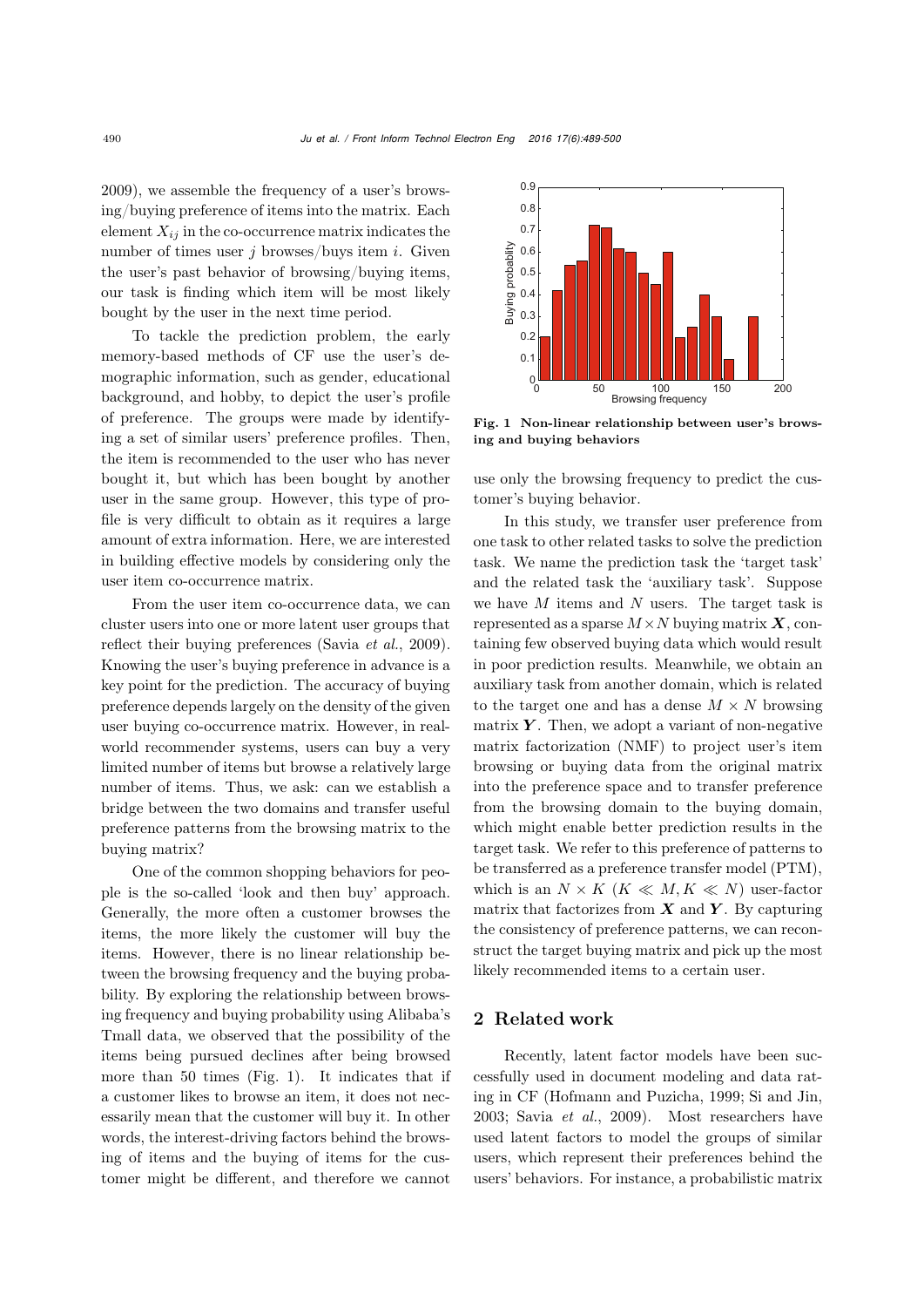factorization (PMF) model was proposed where latent factors have been used to represent user's similar preference on r[ating](#page-9-0) [items](#page-9-0) [such](#page-9-0) [as](#page-9-0) [movies](#page-9-0) [\(](#page-9-0)Mnih and Salakhutdinov, [2007](#page-9-0)). Similar to grouping highfrequency words into different latent factors (topics), a probabilistic latent semantic analysis (PLSA) model was proposed to group similar users for predicting the unknown rating data [\(Hofmann, 2004\)](#page-9-10). However, the static latent factors model cannot trac[k](#page-9-11) [the](#page-9-11) [varying](#page-9-11) [user's](#page-9-11) [preference](#page-9-11) [\(](#page-9-11)Blei and Lafferty, [2006;](#page-9-11) Ju *[et al.](#page-9-12)*, [2015\)](#page-9-12). Furthermore, a joint PLSA probabilistic hypertext-induced topic selection (JPP) model was proposed to perform a simultaneous decomposition of the contingency tables associated with word occurrences and citations/links into a topic, which can bring forth cluster information, from relationships between documents to those inside documents [\(Cohn and Hofmann](#page-9-13), [2000\)](#page-9-13). However, one of the assumptions of the JPP—'the same latent factor in the cross domain'—is too hard. Because, in most cases, users' browsing and buying preferences are not necessarily required to be the same. Obviously, the assumptions need to be loosened. Unfortunately, a follow-up method for the JPP model does not appear in the literature for CF.

Another widely used approach to CF is NMF [\(Lee and Seung, 1999](#page-9-14)). It constitutes a rich body of algorithms that have found applications in a variety of machine learning fields, from document clustering to recommender systems [\(Zhang](#page-10-0) *et al.*, [2006](#page-10-0); [Chen](#page-9-15) *et al.*, [2009](#page-9-15); Gu *[et al.](#page-9-16)*, [2010](#page-9-16)). Historically, PLSA and NMF were developed independently, but researchers later proved that PLSA solves the proble[m](#page-9-17) [of](#page-9-17) [NMF](#page-9-17) [with](#page-9-17) [KL-divergence](#page-9-17) [\(](#page-9-17)Gaussier and Goutte, [2005](#page-9-17); Ding *[et al.](#page-9-18)*, [2006](#page-9-18)). Specifically, the non-negative constraint of NMF in the latent factors space can be used to model a user's preference. To tackle the one-side factor that JPP assumes, some researchers outlined a novel sentiment transfer mechanism based on constrained non-negative matrix trifactorizations of term document matrices in the source and target domains (Li *[et al.](#page-9-19)*, [2010;](#page-9-19) [Zhuang](#page-10-1) *et al.*, [2011](#page-10-1); Xie *[et al.](#page-10-2)*, [2012](#page-10-2)). Similarly, in CF, a little research has been conducted on rating data by transferring rating knowledge across multiple domains [\(Singh and Gordon](#page-10-3), [2008](#page-10-3); Li *[et al.](#page-9-20)*, [2009a](#page-9-20)). Specifically, to pool together the rating data from multiple rating matrices in related domains for knowledge transfer and sharing, a rating-matrix generative model (RMGM) was proposed to learn latent user-cluster variables which can be viewed as a user's preference (Li *[et al.](#page-9-21)*, [2009b\)](#page-9-21).

We have not seen any method based on a dense auxiliary user item co-occurrence matrix in other domains to facilitate a sparse user item co-occurrence matrix in a target domain. Motivated by JPP's assumption of the same latent factor and RMGM's assumption of different latent factors, we hypothesize that projecting the user behavior into the latent factor space is more stable than in the original user item co-occurrence data space, and knowing the browsing preference in advance is more helpful for predicting buying preference for the next time period. Furthermore, inspired by Poisson matrix factorization (Ma *[et al.](#page-9-22)*, [2011;](#page-9-22) [Gopalan](#page-9-23) *et al.*, [2013\)](#page-9-23), we propose a novel method of transferring user preference from the browsing matrix to the buying matrix by extending NMF.

## 3 Non-negative matrix factorization

In NMF, the goal is to find entrywise nonnegative matrices  $W$  and  $H$  such that

$$
(\boldsymbol{W}, \boldsymbol{H}) = \underset{\boldsymbol{W}, \boldsymbol{H}}{\arg \min} \mathcal{L}(\boldsymbol{X} \| \boldsymbol{W} \boldsymbol{H}), \qquad (1)
$$

where X is the observation data matrix and  $\mathcal{L}(\cdot)$  is a suitable loss function which can be the Euclidean distance [or](#page-9-24) [divergence](#page-9-24) [\(Lee and Seung](#page-9-14)[,](#page-9-24) [1999;](#page-9-14) Devarajan *et al.*, [2015\)](#page-9-24). Since  $\boldsymbol{X}$  is fixed, we can use the divergence function

<span id="page-2-0"></span>
$$
d(X_{ij}, (\boldsymbol{W}\boldsymbol{H})_{ij}) = -X_{ij} \log(\boldsymbol{W}\boldsymbol{H})_{ij} + (\boldsymbol{W}\boldsymbol{H})_{ij},
$$
\n(2)

and write the equivalent optimization problem with problem (1):

$$
\underset{\mathbf{W}, \mathbf{H}}{\arg \min} \sum_{i,j} d\left(X_{ij}, (\mathbf{W} \mathbf{H})_{ij}\right). \tag{3}
$$

In general, finding the global optimum cannot be guaranteed because this optimization problem is not convex with respect to both  $W$  and  $H$ . However, the problem is convex with respect to *W* and *H* separately, which allows for the finding of locally optimal solutions.

Because of their computational effectiveness and simplicity, the multiplicative updates (MU) proposed in [Lee and Seung](#page-9-25) [\(2000\)](#page-9-25) are as follows:

$$
W_{ik} \leftarrow W_{ik} \frac{\sum_{j} H_{kj} X_{ij} / (\mathbf{W} \mathbf{H})_{ij}}{\sum_{j} H_{kj}}, \tag{4}
$$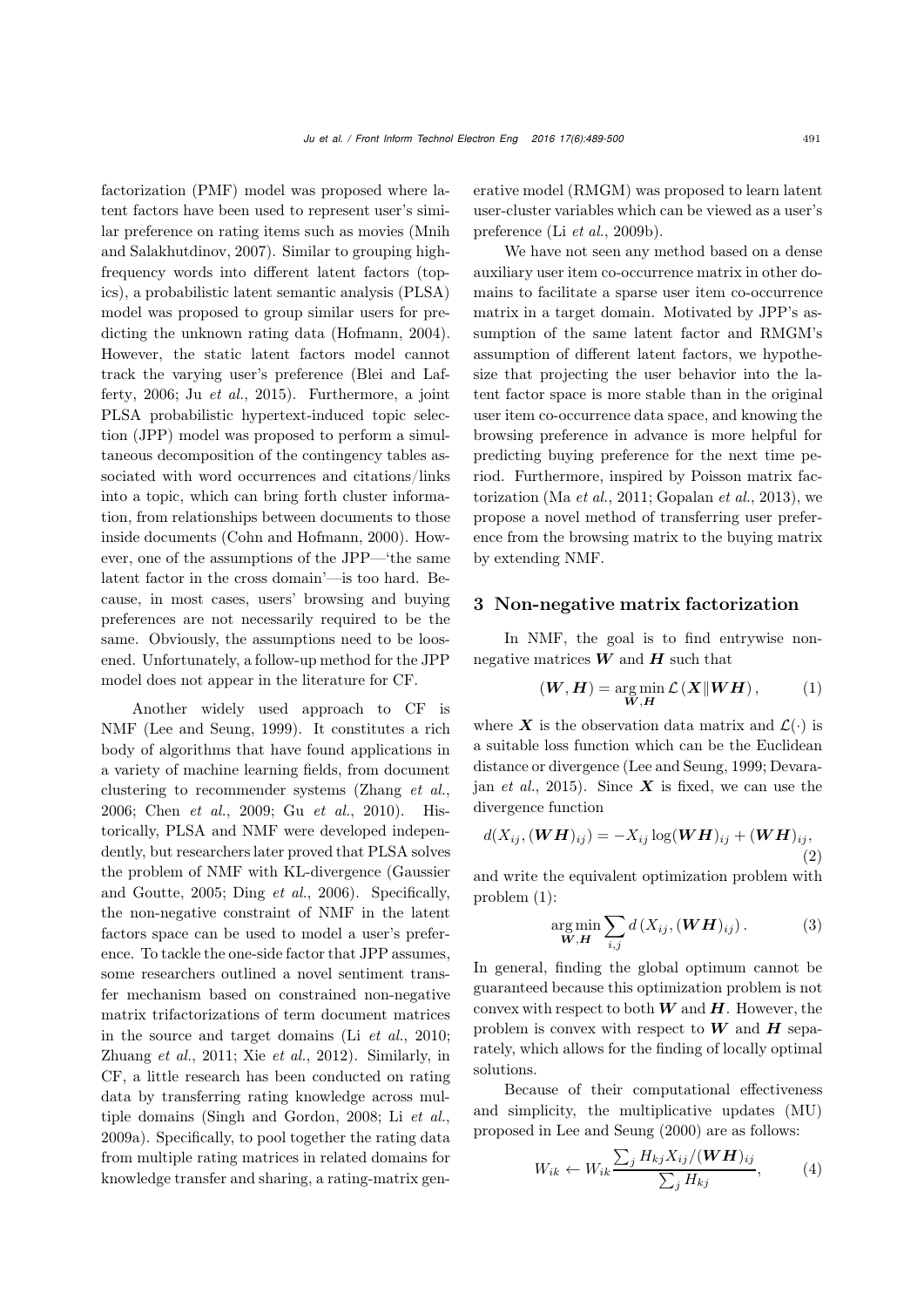$$
H_{kj} \leftarrow H_{kj} \frac{\sum_{i} W_{ik} X_{ij} / (\boldsymbol{W} \boldsymbol{H})_{ij}}{\sum_{i} W_{ik}}.
$$
 (5)

This alternative iterative algorithm had been proved to converge [\(Lee and Seung](#page-9-25), [2000](#page-9-25)).

## 4 The proposed method

#### 4.1 Preference transfer model

Here, we formulate the problem via NMF. Suppose  $\boldsymbol{X} \in \mathbb{R}_+^{M \times N}$  is the buying matrix and  $\boldsymbol{Y} \in$  $\mathbb{R}_+^{M \times N}$  is the browsing matrix. An element  $X_{ij} = x$ in the buying matrix represents user  $j$  buying  $x$  instances of item i. An element  $Y_{ij} = y$  in the browsing matrix represents user  $i$  selecting  $y$  instances of item j. Because the data in the buying and browsing matrices comprises the occurrence of events in a period of time, *X* and *Y* are thought to conform to a Poisson distribution.

In our model, the buying matrix  $\boldsymbol{X}$  is factorized into the item-factor matrix (or basis matrix)  $W \in \mathbb{R}_+^{M \times K}$  and the user-factor matrix (or coefficient matrix)  $\boldsymbol{H} \in \mathbb{R}_+^{K \times N}$ , where K represents the dimension of the latent factor space. The itemfactor matrix  $W$  represents the projection from the item space to the latent factor space, whereas the user-factor matrix  $H$  represents the coefficients for a user's preferences for the corresponding factors [\(Lathia](#page-9-26) *et al.*, [2009](#page-9-26)). Furthermore, each column of *H*, which is normalized, represents the distribution of user's preference in the latent factor space. The larger the element of a column of *H* is, the more probably the user's preference is dominated by the corresponding latent factor. Because *X* and *Y* are factorized simultaneously into the same factor space, the resulting user-factor matrices  $U$  and  $V$  can be viewed as the user preference in terms of browsing behavior or buying behavior. Meanwhile, the property of items is relatively stationary, and *X* and *Y* are thought to share a common basis matrix *W*. The probabilistic graph of PTM is shown in Fig. [2.](#page-3-0) Accordingly, we have the following:

$$
X_{ij} \sim \text{PO}\left(X_{ij}; (\boldsymbol{W}\boldsymbol{U})_{ij}\right),\tag{6}
$$

$$
Y_{ij} \sim \text{PO}\left(Y_{ij}; (\boldsymbol{W}\boldsymbol{V})_{ij}\right),\tag{7}
$$

where PO is the Poisson distribution, defined as follows:

$$
PO(x; \lambda) = \frac{e^{-\lambda}\lambda^x}{\Gamma(x+1)},
$$
\n(8)



<span id="page-3-0"></span>Fig. 2 Graphical model for preference transfer modeling

where  $\Gamma(x)$  denotes the Gamma (generalized factorial) function which is defined as  $\int_0^{+\infty} t^{x-1} e^{-t} dt$ .

Assuming that the observed data is independent and identically distributed, we define the conditional distribution of the buying matrix as follows:

<span id="page-3-1"></span>
$$
p(\mathbf{X} | \mathbf{W}, \mathbf{U}) = \prod_{i=1}^{M} \prod_{j=1}^{N} \text{PO}(X_{ij}; (\mathbf{W}\mathbf{U})_{ij}),
$$
 (9)

and the conditional distribution of the browsing matrix as follows:

<span id="page-3-2"></span>
$$
p(\boldsymbol{Y} | \boldsymbol{W}, \boldsymbol{V}) = \prod_{i=1}^{M} \prod_{j=1}^{N} \text{PO}(Y_{ij}; (\boldsymbol{W}\boldsymbol{V})_{ij}).
$$
 (10)

We assume that the observations of *X* and *Y* are independent. Thus, we obtain the decomposition of the joint likelihood distribution:

$$
p(X, Y | U, V, W) = p(X | W, U) p(Y | W, V).
$$
\n(11)

We also assume that the prior factorizes as  $p(U, V, W) = p(U) p(V) p(W)$ . Because Gamma distribution is the conjugate prior to Poisson distribution, we further assume that the elements of  $U, V$ , and  $W$  are Gamma distributed with hyperparameters  $\Theta_U$ ,  $\Theta_V$ , and  $\Theta_W$ , respectively. Typically, we do not use many free hyperparameters and set them to be the same. Thus, we define the priori probability as follows:

<span id="page-3-3"></span>
$$
U_{ij} \sim G(U_{ij}; a_u, b_u), V_{ij} \sim G(V_{ij}; a_v, b_v),
$$
  
\n
$$
W_{ij} \sim G(W_{ij}; a_w, b_w),
$$
\n
$$
(12)
$$

where  $G(x; a, b)$  is the Gamma distribution for  $x$  with shape parameter  $a$  and scale parameter b. Based on the condition distribution and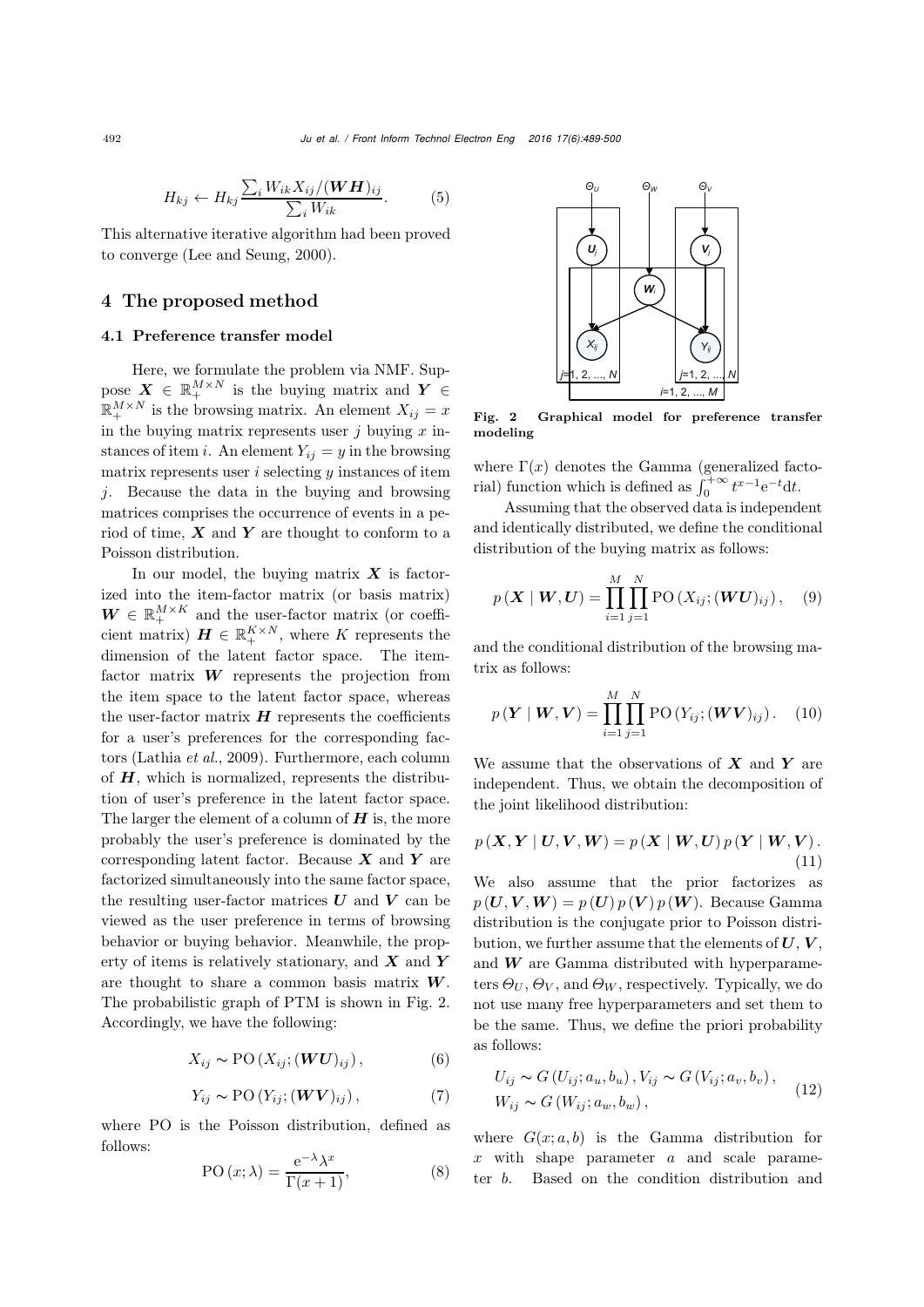the prior distribution, the joint posterior distribution is given by Bayes' rule  $p(U, V, W|X, Y) \propto$  $p(X, Y|U, V, W)p(U, V, W)$ , which factorizes to  $p(X|W,U)p(Y|W,V)p(U)p(V)p(W).$ 

The maximum a posteriori (MAP) state can be found as

<span id="page-4-0"></span>
$$
\arg\max_{\mathbf{U},\mathbf{V},\mathbf{W}} \left\{ \log p(\mathbf{X}|\mathbf{W},\mathbf{U}) + \log p(\mathbf{Y}|\mathbf{W},\mathbf{V}) + \log p(\mathbf{U}) + \log p(\mathbf{U}) + \log p(\mathbf{W}) \right\}.
$$
\n(13)

#### 4.2 Algorithm

To solve Eq. [\(13\)](#page-4-0), we substitute the terms in Eq.  $(13)$  with the expressions in Eqs.  $(2)$ ,  $(9)$ ,  $(10)$ , and [\(12\)](#page-3-3) and have the loss function as follows:

<span id="page-4-4"></span>
$$
\mathcal{L} = \n\min_{\mathbf{U}, \mathbf{V}, \mathbf{W}} \left[ \sum_{i=1}^{M} \sum_{j=1}^{N} \left( -X_{ij} \log(\mathbf{W} \mathbf{U})_{ij} + (\mathbf{W} \mathbf{U})_{ij} \right) \right. \\
\left. + \sum_{i=1}^{M} \sum_{j=1}^{N} \left( -Y_{ij} \log(\mathbf{W} \mathbf{V})_{ij} + (\mathbf{W} \mathbf{V})_{ij} \right) \right. \\
\left. + \sum_{k=1}^{K} \sum_{j=1}^{N} \left( \frac{U_{kj}}{b_u} - (a_u - 1) \log U_{kj} \right) \right. \\
\left. + \sum_{k=1}^{K} \sum_{j=1}^{N} \left( \frac{V_{kj}}{b_v} - (a_v - 1) \log V_{kj} \right) \right. \\
\left. + \sum_{i=1}^{M} \sum_{k=1}^{K} \left( \frac{W_{ik}}{b_w} - (a_w - 1) \log W_{ik} \right) \right] \n\text{s.t.} \sum_{k=1}^{K} U_{kj} = 1, \sum_{k=1}^{K} V_{kj} = 1.
$$
\n(14)

Since the logarithm posterior probability is now written as a sum of the divergence functions, the MAP estimator can be derived directly by applying the MU [\(Lee and Seung, 2000](#page-9-25)) on the sum of the terms in Eqs.  $(15)-(17)$  $(15)-(17)$  $(15)-(17)$ . To simplify the notation, we define  $A_{ij} = X_{ij}/(\sum_{k=1}^{K} W_{ik} U_{kj})$  and  $B_{ij} = Y_{ij}/(\sum_{k=1}^{K} W_{ik} V_{kj})$ . The MU rule for each of the parameters is given as follows:

<span id="page-4-1"></span>
$$
W_{ik} \leftarrow W_{ik} \frac{\sum_{j} U_{kj} A_{ij} + \sum_{j} V_{kj} B_{ij} + \frac{a_w - 1}{W_{ik}}}{\sum_{j} U_{kj} + \sum_{j} V_{kj} + \frac{1}{b_w}},
$$
\n(15)

<span id="page-4-3"></span>
$$
U_{kj} \leftarrow U_{kj} \frac{\sum_{i} W_{ik} A_{ij} + \frac{a_u - 1}{U_{kj}}}{\sum_{i} W_{ik} + \frac{1}{b_u}}, \ U_{kj} \leftarrow \frac{U_{kj}}{\sum_{k} U_{kj}},
$$
\n(16)

<span id="page-4-2"></span>
$$
V_{kj} \leftarrow V_{kj} \frac{\sum_{i} W_{ik} B_{ij} + \frac{a_v - 1}{V_{kj}}}{\sum_{i} W_{ik} + \frac{1}{b_v}}, \ V_{kj} \leftarrow \frac{V_{kj}}{\sum_{k} V_{kj}}.
$$
\n(17)

It can be seen that the update rules differ from the basic NMF updates only by the additive terms in the numerator and denominator, which are caused by the prior probabilities. According to the Appendix, the value of the loss function is guaranteed to be nondecreasing under each of the updates. To ensure the normalization of *U* and *V* without impact to nondecreasing under each of the updates, according to the method in Liu *[et al.](#page-9-27)* [\(2013\)](#page-9-27), we multiply  $\sum_{k} U_{kj}$  and  $\sum_k V_{kj}$  to each row of **W**.

After *U* representing the user's buying preference and  $V$  representing the user's browsing preference were obtained, we can set the largest element of each column of  $U$  and  $V$  to be one and the others to be zero. Then the so-called 'preference dictionary' is constructed by performing  $P = U \circledast V$  (' $\circledast$ ' represents element-wise multiplication), which captures the consistency of users' preference from the buying matrix and the browsing matrix. Because recommending the most suitable item  $i$  to a certain user j is equivalent to choosing  $\max_{i,j}(\sum_k W_{ik}P_{kj})$ , we obtain the reconstructive matrix  $\mathbf{R} = \mathbf{W}\mathbf{P}$ . Moreover, it is greatly helpful to filter the 'noise' data in *R* with some rules. For example, we simply construct a rule function

$$
F_{ij} = \delta(X_{ij}) = \begin{cases} 1, & \sum_{j} X_{ij} > \theta, \\ 0, & \text{otherwise,} \end{cases}
$$
 (18)

which indicates that item  $i$  ever bought more than  $\theta$  times in the buying matrix *X* is regarded as a popular item. Subsequently, we can select the sorted elements in the filtering matrix  $S = R \otimes F$  with values greater than threshold  $\tau$  to recommend. We summarize our method in Algorithm [1.](#page-5-0)

#### 4.3 Complexity analysis

The computational cost of the algorithm is dominated by matrix factorization. In the PTM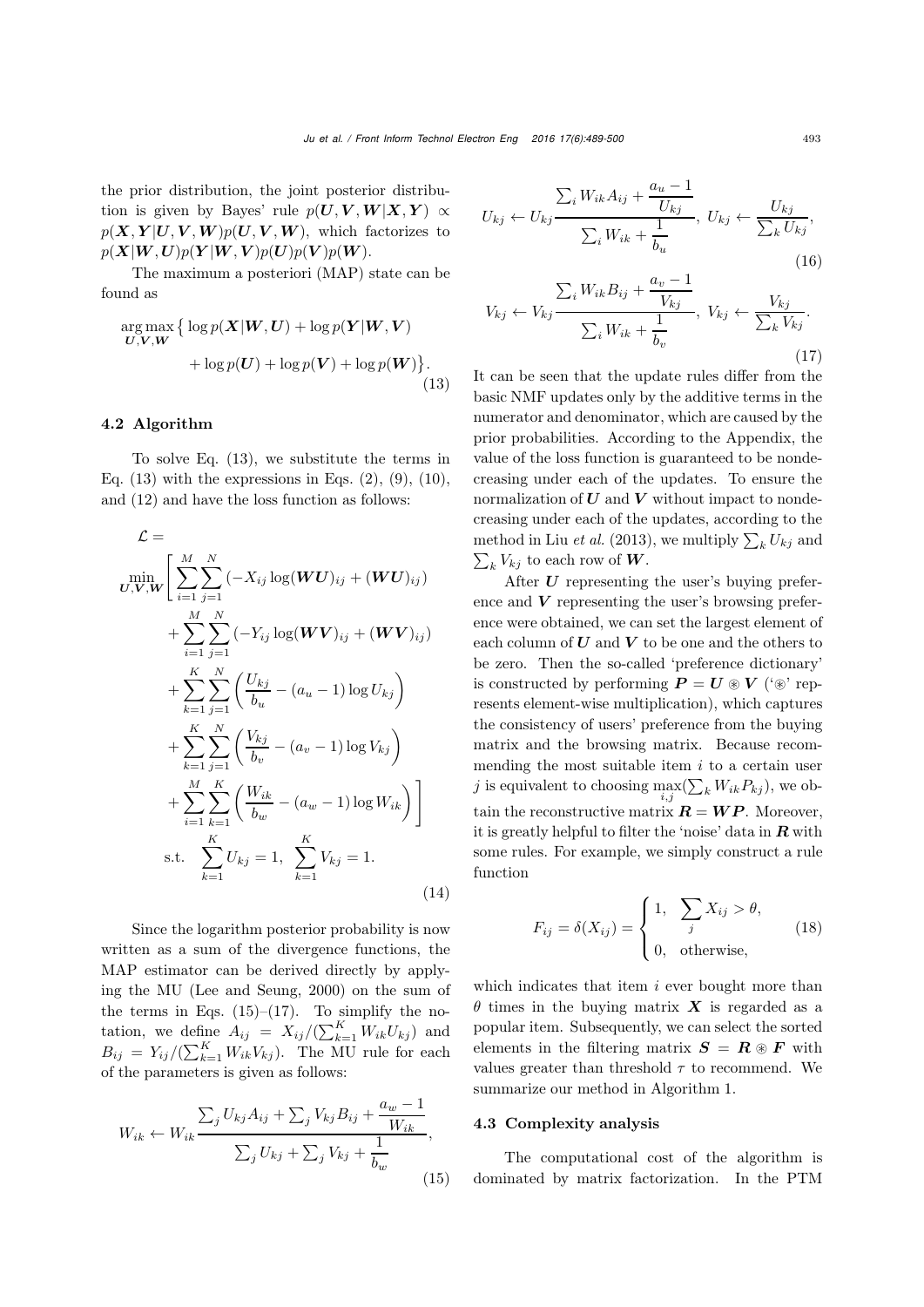model, Eq.  $(15)$  costs  $O(2MNK)$  time, Eq.  $(16)$ costs  $O(MNK)$  time, and Eq. [\(17\)](#page-4-2) costs  $O(MNK)$ time. In summary, the total time complexity of Algorithm 1 is  $O(TMNK)$ , where T is the number of iterations and is often set as a constant. Since our algorithm will converge after 5 to 10 iterations (see the details in experiments), this complexity analysis shows that our proposed approach is very efficient and can scale up with respect to very large datasets. The space cost of the algorithm is dominated by

Algorithm 1 Iterative algorithm for PTM

- **Input:** Target matrix  $\mathbf{X} \in \mathbb{R}_+^{M \times N}$ , auxiliary matrix  $Y \in \mathbb{R}_+^{M \times N}$ , dimension size K, hyperparameters  $a_u, a_v, a_w, b_u, b_v, b_w$ , popular  $\theta$ , and threshold  $\tau$ 
	- //  $a_u, a_v, a_w$  should be set greater than 1 for *U*, *V*, and // *W* to hold positive under each update

Output: Recommendation matrix  $S \in \mathbb{R}_+^{M \times N}$ 

- 1: Initialize  $U, V$ , and  $W$  with random numbers in  $[0, 1]$
- 2: repeat
- 3: Fix  $V$  and  $W$ , and update  $U$  with MU rule [\(16\)](#page-4-3)
- 4: Fix  $U$  and  $W$ , and update  $V$  with MU rule [\(17\)](#page-4-2)
- 5: Fix  $U$  and  $V$ , and update  $W$  with MU rule [\(15\)](#page-4-1)
- 6: until the change of loss function [\(14\)](#page-4-4) in this iteration is less than the threshold
- 7: The largest elements from each column of *U* and *V* are set to be 1 and others to be 0

$$
8{:}~\mathbf{P}=\mathbf{U}\circledast\mathbf{V}
$$

9: 
$$
\mathbf{R} = \mathbf{WP}
$$
 // reconstructive matrix  
\n0.  $\mathbf{E}_{ii} = \delta(X_{ii}) = \begin{cases} 1, & \sum_{i} X_{ij} > \theta, \\ 0. & \text{if } i \leq j \end{cases}$ 

10:  $F_{ij} = \delta(X_{ij}) =$  $\mathbf{I}$ *j* 0, otherwise.

<span id="page-5-0"></span>// The popular items in *X* are picked out to mask the // reconstructive matrix

11:  $S = R \otimes F$  // The sorted elements in the *S* whose values // are greater than the threshold  $\tau$  are recommended

matrices  $X, Y, R, F, S, U, V, W$ , and two temporary matrices. Therefore, the space complexity is  $O(5MN + 6K(M + N)).$ 

## 5 Experiments

In this section, a simulation and a real experiment were conducted to demonstrate the effectiveness of the proposed PTM in predicting which items a user would buy in his/her next purchase based on his/her previous buying and browsing behaviors.

#### 5.1 Simulation

Given the buying matrix of past time and the browsing matrix of the current time in a simulation, where the row represents the item and the column represents the user, we investigate the performance of our model. As shown in Fig. [3,](#page-5-1) after matrix factorization from step 1 (the dimension of the latent space is two), we obtain user preference matrices for both browsing and buying. After finding the element whose value is greater than 0.5 in both userfactor matrices, which means user preference is over 50% on some components of latent factors, we obtain the primary component matrix of user preference in the latent space. After performing the element-wise multiplication of the two matrices in step 3, which is based on the consistency of the main user preference in browsing behavior and buying behavior, the 'preference dictionary' is constructed. From the prediction matrix  $P$  reconstructed in step 4, we pick up the elements whose value is greater than 0.5, i.e.,  $P_{51}$ ,  $P_{13}$ , and  $P_{15}$ , which represent the items that have been visited and purchased frequently and may



<span id="page-5-1"></span>Fig. 3 Simulation of the preference transfer model for predicting user preference. By using the latent factor-user matrix, the simulation explains how to construct the consistent preference dictionary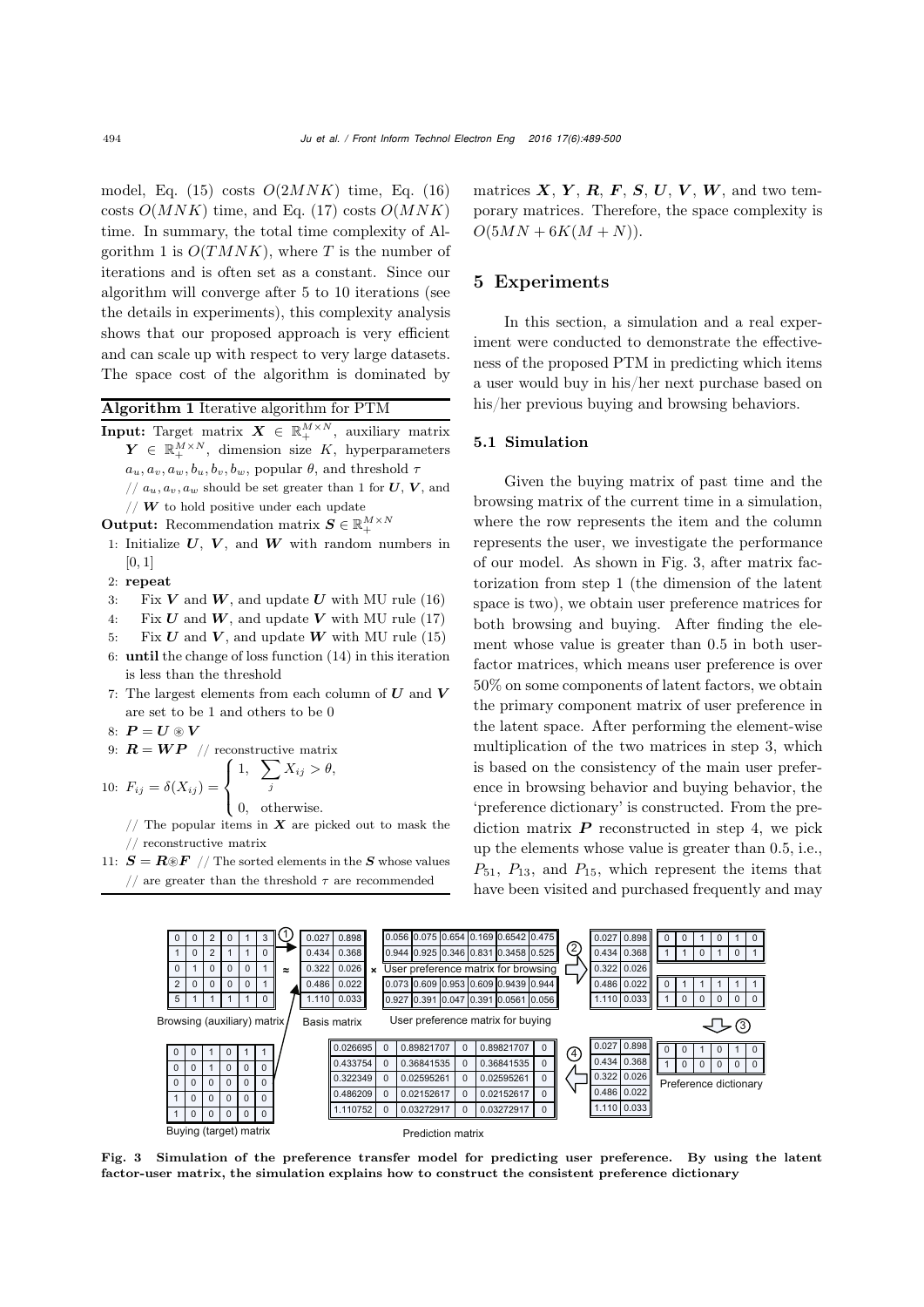be bought in the next time period. If the threshold is set at 0.4,  $P_{21}$  and  $P_{41}$  are also picked up. It is interesting that element  $P_{21}$  is selected. Although item 2 was not bought by user 1, it was visited in the current time. Furthermore, we can see the popularity of item 2 and activity of user 1 from the browsing matrix and the buying matrix. Thus, item 2 is considered to have greater possibility of being bought by user 1 in the future.

#### 5.2 Real datasets: Tmall data

The Alibaba Group launched a recommendation algorithm competition based on Alibaba Tmall data designed to motivate researchers to improve the accuracy of the recommender system in the Tmall web site (Tmall Recommendation Prize 2014 of Alibaba Group, [http://tianchi.aliyun.](http://tianchi.aliyun.com/competition/index.htm?pageIndex=2) [com/competition/index.htm?pageIndex=2\)](http://tianchi.aliyun.com/competition/index.htm?pageIndex=2). Alibaba provides four-month consumption records in the Tmall web site, including the browsing history and the purchasing behavior, to aid participants in predicting what brands of goods the consumer will buy in the following month. There are a total of 182 880 records related to 884 users and 9531 types of branded goods. Because the records of the buying and browsing behaviors for the fifth month are not available, we take the records of the buying matrix of the first three months as the target matrix in the training set, and the records of the browsing matrix for the last week in the third month as the auxiliary matrix. Likewise, we take the records of the first week in the fourth month as the test set.

#### 5.3 Evaluation metrics

The prediction performances of all of the algorithms are measured by their precision and recall scores. The precision,  $P$ , of an algorithm is the fraction of the recommended set that is correct and is defined as follows:

$$
P = \frac{\sum_{i=1}^{L} \text{hitItems}_i}{\sum_{i=1}^{L} \text{ptems}_i},\tag{19}
$$

where  $L$  is the number of all users who are in the recommended set, pItems, the number of items recommended to user i, and hitItems<sub>i</sub> the number of items that are actually selects from the recommended set. The recall,  $R$ , of an algorithm is the fraction of the correct set that is recommended and is defined as

$$
R = \frac{\sum_{i=1}^{L} \text{hitItems}_i}{\sum_{i=1}^{B} \text{btems}_i},\tag{20}
$$

where  $B$  is the number of all users in the correct set and bItems, the number of items that user  $i$  actually selects from the correct set. If more items are recommended, the precision will decrease, but the recall will increase. The harmonic mean is called the F1 score, as shown in Eq. [\(21\)](#page-6-0). The higher the F1 score is, the better the prediction performance is [\(Herlocker](#page-9-28) *et al.*, [2004](#page-9-28)).

<span id="page-6-0"></span>
$$
F1 = \frac{2PR}{P + R}.\tag{21}
$$

#### 5.4 Competing methods

Although we lack direct methods to transfer preference for implicit data, we choose the following similar methods to compare:

1. NMF: Without the auxiliary matrix, NMF is the baseline of single domain information for experiments. After matrix completion by multiplying the two factorized matrices, the top- $n$  sorted elements in the reconstructive matrix  $\boldsymbol{X}$  with values greater than 0.5 are recommended.

2. PMF: We use PMF as another kind of matrix factorization technique (different from non-negative factorization) to compare. After matrix completion by multiplying the two factorized matrices, the top- $n$ sorted elements in the reconstructive matrix *X* with values greater than 0.5 are recommended.

3. JPP: Because the algorithm is designed primarily for document classification, we have to calculate  $p(v_i|u_j) = \sum_z p(v_i|f_z)p(f_z|u_j)$  and select the top-n  $p(v_i|u_i)$  for the prediction  $(v_i)$  represents item i,  $u_j$  user j, and  $f_z$  [latent](#page-9-13) [factor](#page-9-13) z) (Cohn and Hofmann, [2000\)](#page-9-13). The parameter of relative weight in this algorithm is set to 0.3 as suggested.

4. RMGM: In accordance with Li *[et al.](#page-9-21)* [\(2009b\)](#page-9-21), we modify the shared cluster-level rating model to the common cluster-level preferences model of the buying and browsing matrices. Because the user preference in the two domains can be viewed as the same structure, we set  $K = L$ . Finally, we use the user item bivariate probability as the prediction probability.

5. PTM: This is the proposed algorithm. In our experiments, we empirically set prior parameter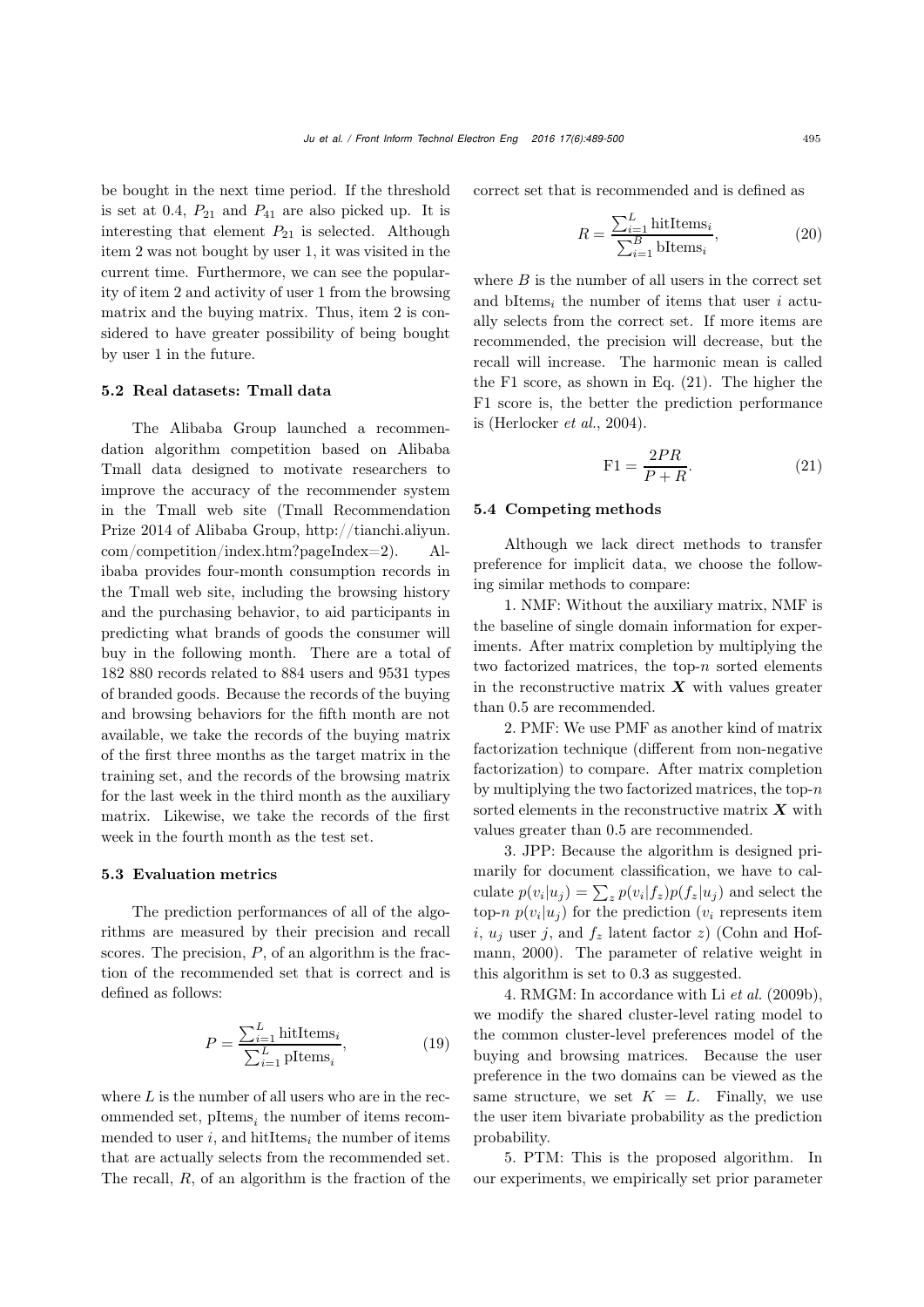$a_u = 1.01, a_v = 1.01, a_w = 1.01, b_u = 0.1, b_v = 0.1,$  $b_w = 0.1$ , and threshold  $\tau = 0.1$ . The parameter study will be discussed later.

#### 5.5 Parameter and hyperparameter setting

In our algorithm, there are three parameters: dimension size K, popularity  $\theta$ , and threshold  $\tau$  in the PTM. Fig. [6](#page-7-0) shows that the predictive performance approaches an optimum when  $K = 90$ . As the dimension size  $K$  increases, overfitting occurs. Considering the most popular item's frequency to be single digit and a few popular items' frequencies to be more than 100, the popular  $\theta$  is simply set to be the median value of the frequency set. The threshold  $\tau$  controls the number of recommended items. The smaller the  $\tau$  is, the larger the number of recommended items is. However, the F1 score does not have a direct linear relation with  $\tau$ . We choose  $\tau$ from 0.05 to 0.14 with a step size of 0.01. As shown in Fig. [4,](#page-7-1) the threshold is optimal at 0.07.



<span id="page-7-1"></span>Fig. 4 F1 score influenced by different thresholds

The Gamma distribution  $G(x; a, b)$  has the shape parameter  $a$  and the scale parameter  $b$ . To ensure that Eqs.  $(15)$ – $(17)$  are non-negative, the shape parameter a must be set greater than one due to the occurrence of  $a - 1$  in the numerator. Qualitatively, small values of a (for  $a \rightarrow 1$ ) enforce sparse representations, and large values of  $a > 2$  tie all values to be close to the nonzero mean (nonsparse representation) (Fig. [5\)](#page-7-2). We hope the elements in the basis matrix *W* are close to nonzero mean and the elements in the coefficient matrices *U* and *V* are sparse, so the hyperparameters are set empirically:  $a_w = 3, b_w = 0.1, a_u = 1.01, b_u = 0.1, a_v = 1.01, \text{and}$  $b_v = 0.1$ .



<span id="page-7-2"></span>Fig. 5 Different shapes of Gamma distribution on different parameters

#### 5.6 Results and analysis

1. Prediction performance: To reduce the effect of randomness, we repeat each trial 50 times using different methods mentioned above and compare these algorithms based on their average performances (Fig. [6\)](#page-7-0). PMF and NMF are inferior to the cross-domain algorithms, such as JPP, RMGM, and PTM, due to no clue of purchase preference in the next period being considered. In contrast, PTM significantly outperforms the other algorithms mainly because it constructs the 'preference dictionary', which in advance captures the user preference of buying behavior hiding in the browsing behavior.



<span id="page-7-0"></span>Fig. 6 Performance on collaboration prediction of all algorithms

2. Prediction effectiveness: We hypothesize that the browsing behavior before purchasing will benefit the prediction. To evaluate this hypothesis, we investigate the prediction of PTM by increasing the gap between the buying time in the testing set and the browsing time in the training sets (Table [1\)](#page-8-0). The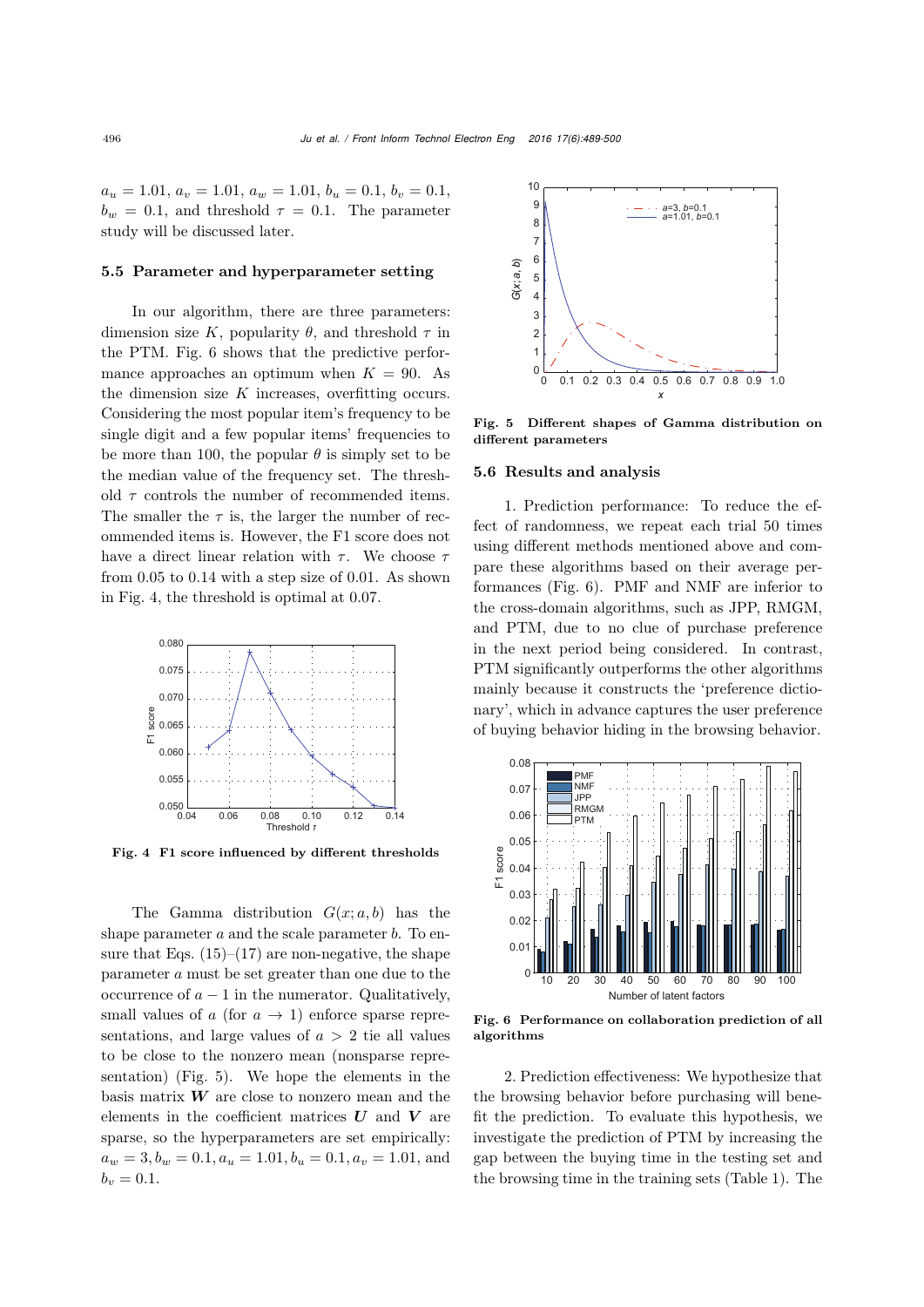| Algorithm                        | Precision                                                                                                                      |                                                                                                                                |                                                                                                                                |                                                                                                                                |  |
|----------------------------------|--------------------------------------------------------------------------------------------------------------------------------|--------------------------------------------------------------------------------------------------------------------------------|--------------------------------------------------------------------------------------------------------------------------------|--------------------------------------------------------------------------------------------------------------------------------|--|
|                                  | Week 1                                                                                                                         | Week 2                                                                                                                         | Week 3                                                                                                                         | Week 4                                                                                                                         |  |
| PMF<br>NMF<br>JPP<br>RMGM<br>PTM | $0.020$ [0.018, 0.021]<br>$0.018$ [0.013, 0.021]<br>$0.037$ [0.035, 0.039]<br>$0.058$ [0.052, 0.063]<br>$0.078$ [0.076, 0.080] | $0.020$ [0.018, 0.021]<br>$0.018$ [0.013, 0.020]<br>$0.035$ [0.036, 0.037]<br>$0.055$ [0.052, 0.062]<br>$0.034$ [0.032, 0.370] | $0.019$ [0.016, 0.021]<br>$0.015$ [0.012, 0.020]<br>$0.036$ [0.035, 0.037]<br>$0.041$ [0.038, 0.044]<br>$0.021$ [0.016, 0.022] | $0.019$ [0.016, 0.021]<br>$0.014$ [0.012, 0.017]<br>$0.033$ [0.031, 0.035]<br>$0.041$ [0.038, 0.042]<br>$0.014$ [0.011, 0.015] |  |

<span id="page-8-0"></span>Table 1 Prediction performance on four weeks

[\*]: 95% confidence intervals of performance

performance drops by 50% when the time gap increases to two weeks. Furthermore, the performance drops to the level which is similar to that of NMF when the gap increases to four weeks, which implies that there is no information transferred from the browsing interest to the buying interest. Taken together, the results show that PTM is sensitive to the time intervals between browsing and buying.

3. Algorithm convergence: We investigate the convergence of our PTM. Fig. [7](#page-8-1) shows the convergence curve of PTM. The values of the cost function  $\mathcal L$  with dimension size K being 10, 30, and 50 are plotted. As shown, the nonincreasing nature of  $\mathcal L$  is obvious, and the loss function value drops very fast after a few iterations. However, the PTM model cannot ensure that the global minimum of the cost function can be obtained. Therefore, there may be multiple local minima, depending on the initial points. Nevertheless, our numerical experiments show that different initial values generate very similar results, which implies that the initial value might have only a small impact on the performance of the algorithm.

In terms of computing time, we compare our method with others on the same computer with the configuration of 2.13 GHz Intel<sup>®</sup> Xeon<sup>®</sup> CPU



<span id="page-8-1"></span>Fig. 7 The nonincreasing nature of the cost function for Alibaba Tmall data

(i3330M) and 2.0 GB RAM. All these models are implemented using Matlab 2011a, and running times are listed in Table [2.](#page-8-2) PTM is better than RMGM but worse than others, which is mainly due to the larger costs on matrix computation in each iteration whilst solving the optimization problems.

<span id="page-8-2"></span>Table 2 Time costs on Alibaba Tmall data with different algorithms

| Algorithm                        |                                                         | Time (s) Algorithm | Time (s)         |  |
|----------------------------------|---------------------------------------------------------|--------------------|------------------|--|
| <b>PMF</b><br><b>NMF</b><br>JPP. | $\begin{array}{c} 34.35 \\ 20.88 \\ 183.12 \end{array}$ | RMGM<br><b>PTM</b> | 363.19<br>213.75 |  |

## 6 Conclusions and future work

In this study, we propose a novel method called the preference transfer model (PTM) for collaborative filtering with implicit data, especially for the extremely sparse implicit data. Different from existing analogous models based on Gaussian prior, our model is based on Poisson prior for multi-task nonnegative matrix factorization, which can capture the transition of users' preferences from browsing behavior to buying behavior. It incorporates homogeneous but cross-time-domain data sources. The experimental results demonstrate that the proposed PTM method outperforms the compared methods on Alibaba Tmall data.

Three parameters need to be learned, and they can be determined by performing grid searching on the training dataset. We found that PTM is sensitive to the time intervals between browsing time and buying time due to simply using element-wise multiplication of finding the consistent preference. In future work, we will investigate how to statistically quantify the relatedness between user-factor matrices in different domains. Furthermore, the preference transfer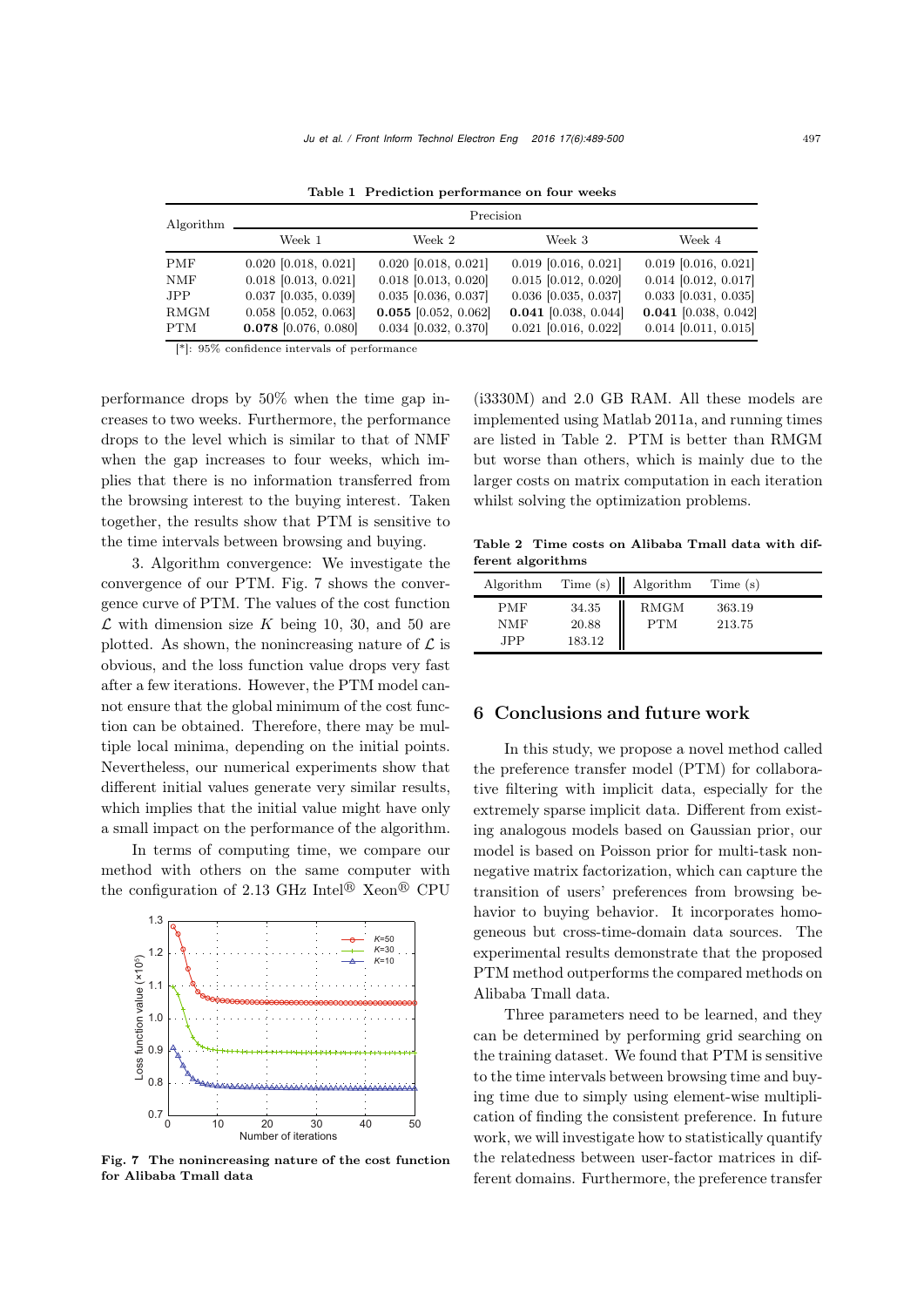model can be applied to other problems, such as predicting the frequency of users visiting sites and the frequency of users visiting advertisements, which will be another focus for us in the future.

#### References

- <span id="page-9-11"></span>Blei, D.M., Lafferty, J.D., 2006. Dynamic topic models. Int. Conf. on Machine Learning, p.113-120. http://dx.doi.org/10.1145/1143844.1143859
- <span id="page-9-15"></span>Chen, G., Wang, F., Zhang, C., 2009. Collaborative filtering using orthogonal nonnegative matrix tri-factorization. *Inform. Process. Manag.*, 45(3):368-379. http://dx.doi.org/10.1016/j.ipm.2008.12.004
- <span id="page-9-13"></span>Cohn, D., Hofmann, T., 2000. The missing link—a probabilistic model of document content and hypertext connectivity. Conf. on Neural Information Processing Systems, p.430-436.
- <span id="page-9-24"></span>Devarajan, K., Wang, G., Ebrahimi, N., 2015. A unified statistical approach to non-negative matrix factorization and probabilistic latent semantic indexing. *Mach. Learn.*, 99(1):137-163.
	- http://dx.doi.org/10.1007/s10994-014-5470-z
- <span id="page-9-18"></span>Ding, C., Li, T., Peng, W., 2006. Nonnegative matrix factorization and probabilistic latent semantic indexing: equivalence, chi-square statistic, and a hybrid method. National Conf. on Artificial Intelligencer, p.342-347.
- <span id="page-9-17"></span>Gaussier, E., Goutte, C., 2005. Relation between PLSA and NMF and implications. Int. ACM SIGIR Conf. on Research and Development in Information Retrieval, p.601-602. http://dx.doi.org/10.1145/1076034.1076148
- <span id="page-9-23"></span>Gopalan, P., Hofman, J.M., Blei, D.M., 2013. Scalable recommendation with Poisson factorization. arXiv:1311. 1704. http://arxiv.org/abs/1311.1704
- <span id="page-9-16"></span>Gu, Q., Zhou, J., Ding, C., 2010. Collaborative filtering: weighted nonnegative matrix factorization incorporating user and item graphs. SIAM Int. Conf. on Data Mining, p.199-210.
	- http://dx.doi.org/10.1137/1.9781611972801.18
- <span id="page-9-28"></span>Herlocker, J.L., Konstan, J.A., Terveen, L.G., *et al.*, 2004. Evaluating collaborative filtering recommender systems. *ACM Trans. Inform. Syst.*, 22(1):5-53. http://dx.doi.org/10.1145/963770.963772
- <span id="page-9-10"></span>Hofmann, T., 2004. Latent semantic models for collaborative filtering. *ACM Trans. Inform. Syst.*, 22(1):89-115. http://dx.doi.org/10.1145/963770.963774
- <span id="page-9-8"></span>Hofmann, T., Puzicha, J., 1999. Latent class models for collaborative filtering. Int. Joint Conf. on Artificial Intelligence, p.688-693.
- <span id="page-9-12"></span>Ju, B., Qian, Y., Ye, M., *et al.*, 2015. Using dynamic multitask non-negative matrix factorization to detect the evolution of user preferences in collaborative filtering. *PloS One*, 10(8):e0135090. http://dx.doi.org/10.1371/journal.pone.0138279
- <span id="page-9-3"></span>Koren, Y., 2010. Collaborative filtering with temporal dynamics. *Commun. ACM*, 53(4):89-97. http://dx.doi.org/10.1145/1721654.1721677
- <span id="page-9-2"></span>Koren, Y., Bell, R., Volinsky, C., 2009. Matrix factorization techniques for recommender systems. *Computer*, 42(8):30-37. http://dx.doi.org/10.1109/MC.2009.263
- <span id="page-9-26"></span>Lathia, N., Hailes, S., Capra, L., 2009. Temporal collaborative filtering with adaptive neighbourhoods. Int. ACM SIGIR Conf. on Research and Development in Information Retrieval, p.796-797. http://dx.doi.org/10.1145/1571941.1572133
- <span id="page-9-14"></span>Lee, D.D., Seung, H.S., 1999. Learning the parts of objects by non-negative matrix factorization. *Nature*, 401(6755):788-791. http://dx.doi.org/10.1038/44565
- <span id="page-9-25"></span>Lee, D.D., Seung, H.S., 2000. Algorithms for non-negative matrix factorization. Conf. on Neural Information Processing Systems, p.556-562.
- <span id="page-9-20"></span>Li, B., Yang, Q., Xue, X., 2009a. Can movies and books collaborate? Cross-domain collaborative filtering for sparsity reduction. Int. Joint Conf. on Artificial Intelligence, p.2052-2057.
- <span id="page-9-21"></span>Li, B., Yang, Q., Xue, X., 2009b. Transfer learning for collaborative filtering via a rating-matrix generative model. Int. Conf. on Machine Learning, p.617-624. http://dx.doi.org/10.1145/1553374.1553454
- <span id="page-9-19"></span>Li, T., Sindhwani, V., Ding, C., *et al.*, 2010. Bridging domains with words: opinion analysis with matrix trifactorizations. SIAM Int. Conf. on Data Mining, p.293-302.
	- http://dx.doi.org/10.1137/1.9781611972801.26
- <span id="page-9-27"></span>Liu, J., Wang, C., Gao, J., *et al.*, 2013. Multi-view clustering via joint nonnegative matrix factorization. SIAM Int. Conf. on Data Mining, p.252-260. http://dx.doi.org/10.1137/1.9781611972832.28
- <span id="page-9-22"></span>Ma, H., Liu, C., King, I., *et al.*, 2011. Probabilistic factor models for web site recommendation. Int. ACM SIGIR Conf. on Research and Development in Information Retrieval, p.265-274. http://dx.doi.org/10.1145/2009916.2009955
- <span id="page-9-0"></span>Mnih, A., Salakhutdinov, R., 2007. Probabilistic matrix factorization. Conf. on Neural Information Processing Systems, p.1257-1264.
- <span id="page-9-6"></span>Rendle, S., Freudenthaler, C., 2014. Improving pairwise learning for item recommendation from implicit feedback. ACM Int. Conf. on Web Search and Data Mining, p.273-282. http://dx.doi.org/10.1145/2556195.2556248
- <span id="page-9-4"></span>Rendle, S., Freudenthaler, C., Gantner, Z., *et al.*, 2009. BPR: Bayesian personalized ranking from implicit feedback. 25th Conf. on Uncertainty in Artificial Intelligence, p.452-461.
- <span id="page-9-1"></span>Salakhutdinov, R., Mnih, A., 2008. Bayesian probabilistic matrix factorization using Markov chain Monte Carlo. Int. Conf. on Machine Learning, p.880-887. http://dx.doi.org/10.1145/1390156.1390267
- <span id="page-9-7"></span>Savia, E., Puolamäki, K., Kaski, S., 2009. Latent grouping models for user preference prediction. *Mach. Learn.*, 74(1):75-109.
	- http://dx.doi.org/10.1007/s10994-008-5081-7
- <span id="page-9-5"></span>Shi, Y., Karatzoglou, A., Baltrunas, L., *et al.*, 2012. TFMAP: optimizing MAP for top-*n* context-aware recommendation. Int. ACM SIGIR Conf. on Research and Development in Information Retrieval, p.155-164. http://dx.doi.org/10.1145/2348283.2348308
- <span id="page-9-9"></span>Si, L., Jin, R., 2003. Flexible mixture model for collaborative filtering. Int. Conf. on Machine Learning, p.704-711.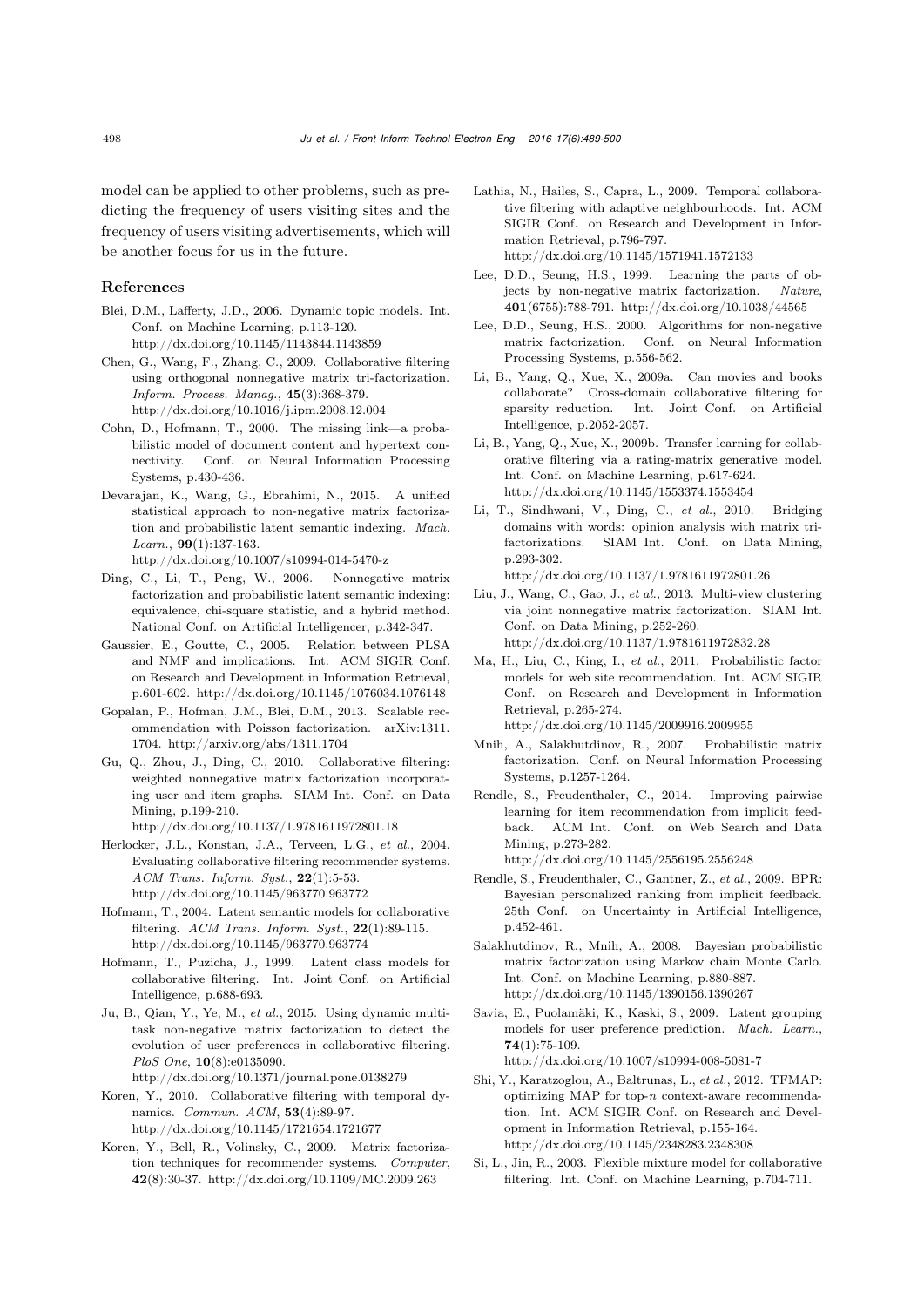<span id="page-10-3"></span>Singh, A.P., Gordon, G.J., 2008. Relational learning via collective matrix factorization. 14th ACM SIGKDD Int. Conf. on Knowledge Discovery and Data Mining, p.650-658.

http://dx.doi.org/10.1145/1401890.1401969

- Su, X., Khoshgoftaar, T.M., 2009. A survey of collaborative filtering techniques. *Adv. Artif. Intell.*, 2009:421425. http://dx.doi.org/10.1155/2009/421425
- <span id="page-10-2"></span>Xie, S., Lu, H., He, Y., 2012. Multi-task co-clustering via nonnegative matrix factorization. Int. Conf. on Pattern Recognition, p.2954-2958.
- <span id="page-10-0"></span>Zhang, S., Wang, W., Ford, J., *et al.*, 2006. Learning from incomplete ratings using non-negative matrix factorization. SIAM Int. Conf. on Data Mining, p.549-553. http://dx.doi.org/10.1137/1.9781611972764.58
- <span id="page-10-1"></span>Zhuang, F., Luo, P., Xiong, H., *et al.*, 2011. Exploiting associations between word clusters and document classes for cross-domain text categorization. *Stat. Anal. Data Min.: ASA Data Sci. J.*, 4(1):100-114. http://dx.doi.org/10.1002/sam.10099

## Appendix: Proof of the convergence of Eqs. (15)–(17)

Here we prove the convergence of the multiplicative updates of the preference transfer model (PTM). According to Lee and Seung (2000), we need to construct an auxiliary function  $\mathcal Q$  of the loss function  $\mathcal L$  on the conditions of satisfaction, i.e.,  $\mathcal{Q}(\boldsymbol{u}, \boldsymbol{u}) = \mathcal{L}(\boldsymbol{u})$  and  $\mathcal{Q}(\boldsymbol{u}, \boldsymbol{u}^t) \geq \mathcal{L}(\boldsymbol{u})$ . Here,  $\boldsymbol{u}$  is one column of matrix  $\boldsymbol{U}$ ,  $\mathcal{L}(u)$  the loss function of *u*, and  $u^t$  the vector variable relative to *u* in auxiliary function  $\mathcal{L}(u)$ . Obviously, if the loss function  $\mathcal L$  converges on the condition of multiplicative updates about  $u$ , then it converges on the condition of MU about matrix *U*.

Lemma 1

$$
\mathcal{Q}(\boldsymbol{u}, \boldsymbol{u}^t) = \sum_{ia} W_{ia} u_a - \sum_{ia} x_i \frac{W_{ia} u_a^t}{\sum_b W_{ib} u_b^t} \left( \log W_{ia} u_a - \log \frac{W_{ia} u_a^t}{\sum_b W_{ib} u_b^t} \right) + \sum_a \frac{u_a}{b_u} - (a_u - 1) \sum_a \frac{u_a^t}{\sum_b u_b^t} \left( \log u_a - \log \frac{u_a^t}{\sum_b u_b^t} \right)
$$
(A1)

is an auxiliary function for  $\mathcal{L}(\boldsymbol{u}) = \sum_i (\sum_a W_{ia} u_a - x_i \log \sum_a (W_{ia} u_a)) + \sum_a u_a / b_u - (a_u - 1) \log \sum_a u_a$ . **Proof** It is straightforward to verify

$$
Q(\boldsymbol{u}, \boldsymbol{u}) = \sum_{ia} W_{ia} u_a - \sum_{ia} x_i \frac{W_{ia} u_a}{\sum_b W_{ib} u_b} \log \sum_a W_{ia} u_a + \sum_a \frac{u_a}{b_u} - (a_u - 1) \sum_a \frac{u_a}{\sum_b u_b} \log \sum_a u_a
$$
  
= 
$$
\sum_{ia} W_{ia} u_a - \sum_{ia} x_i \log \sum_a W_{ia} u_a + \sum_a \frac{u_a}{b_u} - (a_u - 1) \log \sum_a u_a
$$
  
= 
$$
\mathcal{L}(\boldsymbol{u}).
$$
 (A2)  
(A2)

Proving  $Q(\boldsymbol{u}, \boldsymbol{u}^t) \geq \mathcal{L}(\boldsymbol{u})$  is equivalent to proving

$$
\mathcal{Q}(\boldsymbol{u}, \boldsymbol{u}^t) - \mathcal{L}(\boldsymbol{u}) = \sum_{i} \left( x_i \log \sum_{a} (W_{ia} u_a) - x_i \frac{W_{ia} u_a^t}{\sum_b W_{ib} u_b^t} \left( \log W_{ia} u_a - \log \frac{W_{ia} u_a^t}{\sum_b W_{ib} u_b^t} \right) \right) + (a_u - 1) \left( \log \sum_a u_a - \frac{u_a^t}{\sum_b u_b^t} \left( \log u_a - \log \frac{u_a^t}{\sum_b u_b^t} \right) \right) \ge 0.
$$
\n(A3)

Because  $x_i \geq 0$  and  $a_u > 1$ , proving inequality (A3) is equal to proving

$$
\log \sum_{a} \left( W_{ia} u_a \right) \ge \sum_{a} \frac{W_{ia} u_a^t}{\sum_b W_{ib} u_b^t} \left( \log W_{ia} u_a - \log \frac{W_{ia} u_a^t}{\sum_b W_{ib} u_b^t} \right) \tag{A4}
$$

and

$$
\log \sum_{a} u_a \ge \sum_{a} \frac{u_a^t}{\sum_b u_b^t} \left( \log u_a - \log \frac{u_a^t}{\sum_b u_b^t} \right). \tag{A5}
$$